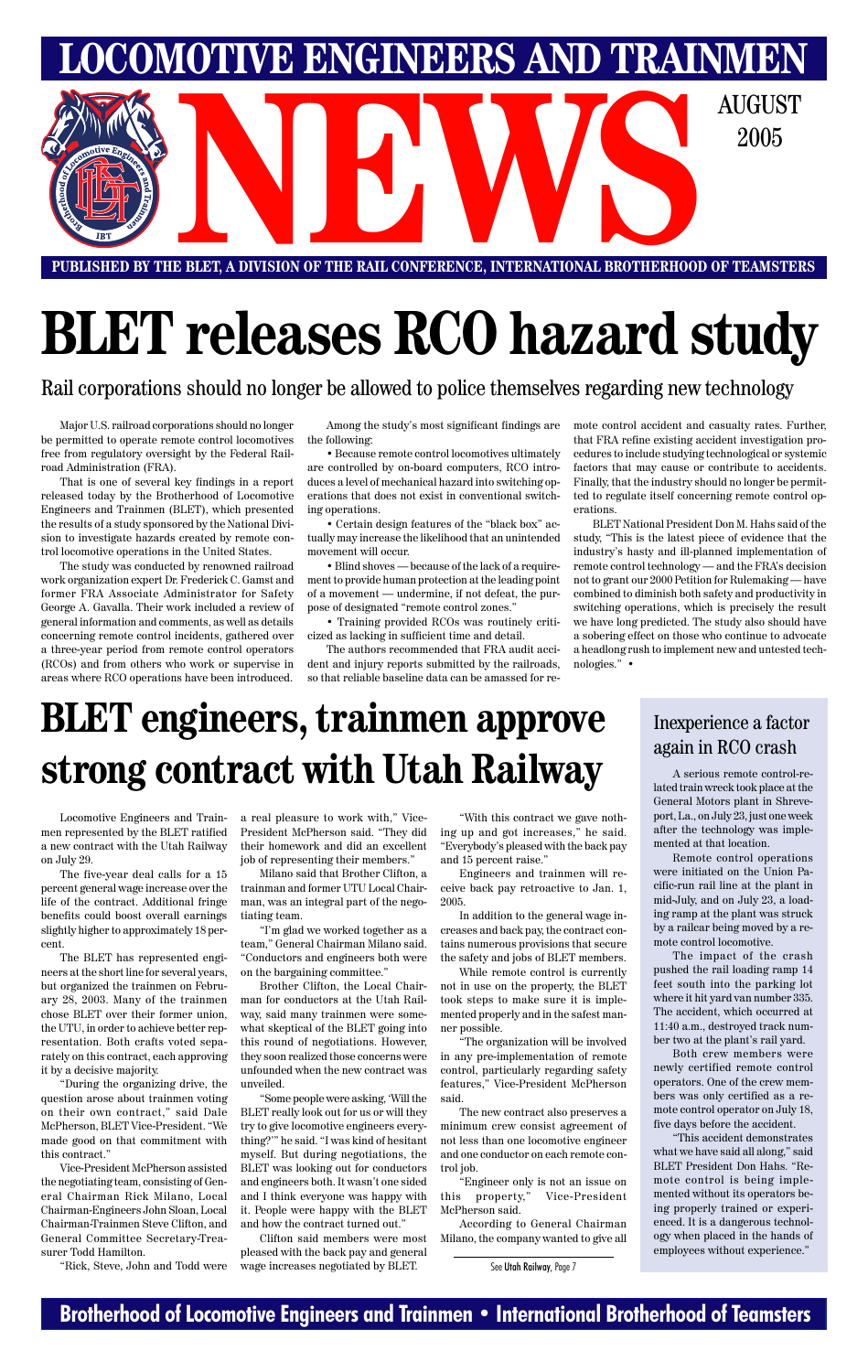Former New York Mayor David Dinkins may have said that "service to others is the rent we pay for the space on earth we occupy," but two former UTU Presidents spoke with their actions more than their words.

Court documents reveal the actions of two former (infamous) UTU presidents, who may have said, "Bribes and kick backs are the rent you pay to belong to the UTU's Designated Legal Counsel list."

These former UTU Presidents and others mentioned in court documents have done irreversible damage to the image of labor unions, perpetuating the ugly stereotype of corrupt union bosses getting fat and rich on illegal payments. But more importantly, they've jeopardized the Federal Employers Liability Act (FELA) through their selfish and illegal actions.

Sadly, current UTU leaders conveniently get a case of amnesia and forget this glaring black eye each time they take pot shots at the Brotherhood of Locomotive Engineers and Trainmen.

Would Eugene V. Debs be proud of a union like the UTU? Would Debs or anyone, for that matter — be proud of a union whose two previous International Presidents are now in prison for racketeering and extortion?

Would Eugene V. Debs be proud of a union like UTU, whose leadership has done so much harm to FELA? Or would Debs be proud of a union like the BLET, which went all the way to the United States Supreme Court to protect FELA. As part of a major ruling regarding worker rights in asbestos litigation (Norfolk & Western Railway v. Ayers, 01-963), the BLET filed an Amicus Brief and successfully defended portions of FELA that had fallen under attack by rail management, winning a landmark decision that benefited all of Rail Labor on March 10, 2003.

The UTU leaders are masters of spin. They have a high-priced former railroad public relations official on their payroll, yet they are critical of the BLET for merging with the International Brotherhood of Teamsters. Would Eugene V. Debs be proud of a union like UTU that appears to be under the control of a rail management spin doctor? Or would Debs be proud of a union like BLET, which is part of the Rail Labor Bargaining Coalition, seeking to unite rail labor under one umbrella at the negotiating table?

Only UTU has craft autonomy written into its constitution? Then why is it trying to use the National Mediation Board to combine operating crafts at the Union Pacific Railroad? It appears the UTU's craft autonomy clause in its constitution isn't doing much good to protect operating crafts. Would Eugene V. Debs be proud of a union that is seeking to eliminate the locomotive engineer and conductor crafts to create a new "train and engine service employee" craft? Or would Debs be proud of union

like BLET, the union fighting to protect the crafts and jobs of locomotive engineers and conductors?

Engineer only operations? UTU is the only railroad in North America to negotiate engineer-only operations at a freight railroad. Take a look at the Quebec, North Shore and Labrador Railway (QNS&L) in Canada. Would Eugene V. Debs be proud of a union that sold out its own members to run freight trains with only one engineer on board? Or would Debs be proud of a union like BLET, which is successfully negotiating for and protecting the jobs of engineers and trainmen throughout the United States, as it did recently with its new agreement with the Utah Railway?

Bribes and kickbacks? High-priced management spin doctors on the payroll? Engineer only operations on freight trains? Yep. Eugene V. Debs would certainly be proud of an organization like the UTU.

# **Would anyone be proud of the UTU?**

When sorting through the UTU's latest smoke and mirrors attempt to obscure the truth (UTU website post, "How to smoke out a pair of skunks," August 5), BLET and UTU members need to keep one fact in mind:

No amount of spin doctoring will obscure the truth.

Here is a link to UTU's proposed contract agreement with BNSF, in which UTU leaders propose the elimination of yard engineers from Rivergate Yards in Portland. Not only do UTU leaders propose eliminating these locomotive engineer jobs, they further propose using ground crew employees qualified as engineers to operate locomotives in a conventional manner.

http://www.ble-t.org/pr/ pdf/utuproposal.pdf

BLET and UTU members can recognize a sell-out when they see one. No amount of UTU spin doctoring can obscure that fact. A sell-out is a sell-out, no matter how UTU tries to spin it.

BLET General Chairman Dennis Pierce (BNSF/MRL), a major target in UTU's August 5 attack, clarified the real story behind the UTU sell out in a letter to his Committee today.

Brother Pierce makes it clear that he has not "climbed in bed" with BNSF management, as UTU falsely claims. In fact, he has had no formal meetings with the carrier regarding this issue as the only formal meetings that took place were between UTU and BNSF in BLET's absence. While BLET requested a joint meeting with UTU and BNSF, UTU ignored the request. BLET generated no written contract proposals with the carrier on this issue, however, the UTU did. The UTU has put in writing its willingness to sell out engineers.

What BLET informally suggested was that both unions, BLET and UTU adopt the jointly negotiated compromise agreement that UTU and BLET agreed to on another portion of the BNSF property in 2004. That agreement left one engineer and one conductor on the job in return for agreement language preventing the sale of the line. Brother Pierce notes that it was UTU that agreed to open up its crew consist agreement and eliminate the brakeman's position in order to prevent the line sale in Texas, not BLET. No negotiations occurred concerning the groundmen's craft without UTU present in the Texas case, nor did BLET suggest any occur in the Portland case.

Pierce further explains:

"Without getting into each and every tired old accusation that UTU has peppered its post with, you can rest assured that BLET did no negotiating behind closed doors to attack the groundmen's craft," he said. "Once notified of the proposed sale, we asked for a joint meeting with UTU and BNSF to discuss the possible adoption of the attached agreements. Ironically, unlike any agreements that UTU has negotiated on its own, the agreements that BLET proposed considering actually have hard fast language preventing the Carrier from selling the covered portion of the operation so long as the agreement is in effect. UTU obtained no such protection in its remote control sell out, in fact yards where UTU represented employees operate RCO are also up for sale and UTU has no agreement to prevent the sales.

"As for our request to meet jointly, UTU did not even respond, instead they met alone with BNSF behind closed doors in our absence, returning to their offices after the meeting to draft an agreement that was clearly intended to eliminate a craft for which UTU holds no jurisdiction on this property."

A copy of Brother Pierce's letter, along with all attachments, are available here:

http://www.ble-t.org/pr/pdf/ PierceRebuttaltoUTU.pdf

http://www.ble-t.org/pr/pdf/ ReducedCrewUTUBLET.pdf

http://www.ble-t.org/pr/pdf/ BLETUTUInitrop.pdf

http://www.ble-t.org/pr/pdf/ Fitgeraldrequest080205.pdf

Once again showing its willingness to sell out operating crafts, leadership of the United Transportation Union has proposed eliminating locomotive engineer jobs on BNSF Railway lines in Washington and Oregon.

To reduce its operating costs, the BNSF is seeking to short line large portions of its territory. BNSF management recently advised that certain portions of the yard operations at Pasco, Wash., and Portland, Ore., were potentially up for sale or lease unless the Brother-

hood of Locomotive Engineers and Trainmen and UTU were able to come up with an agreement to reduce costs.

The BLET proposal was one of compromise. BLET suggested that the carrier operate with two man crews in the yard — one BLETrepresented locomotive engineer and one UTU-represented remote control operator.

The UTU proposal, however, was one of selfpreservation. UTU provided the carrier with a contract proposal that totally eliminates the yard engineer position and uses foremen to operate locomotives conventionally.

It's just another case of UTU leaders promising one thing but then doing another.

"While the UTU puts out its spin after spin fabricating what BLET would do if it had the representation rights for ground men, they have now put in writing the steps that they are willing to take to eliminate even more yard engineers," said BLET General Chairman Dennis R. Pierce, who represents engineers in the effected territory. "While these actions no longer come as any surprise to us, we must make every effort o insure that all operating employees are aware of the steps that UTU is willing to take to survive as an organization."

The BLET has advised the carrier that any action toward considering the UTU proposal will lead to swift action to protect BLET's work rights in conventional operations.

## UTU seeks sell-out of BNSF yard engineers in Wash., Ore.

# **BLET sets the record straight on UTU spin doctoring**

### Eugene V. Debs — or anyone, for that matter — would find it hard to back UTU leaders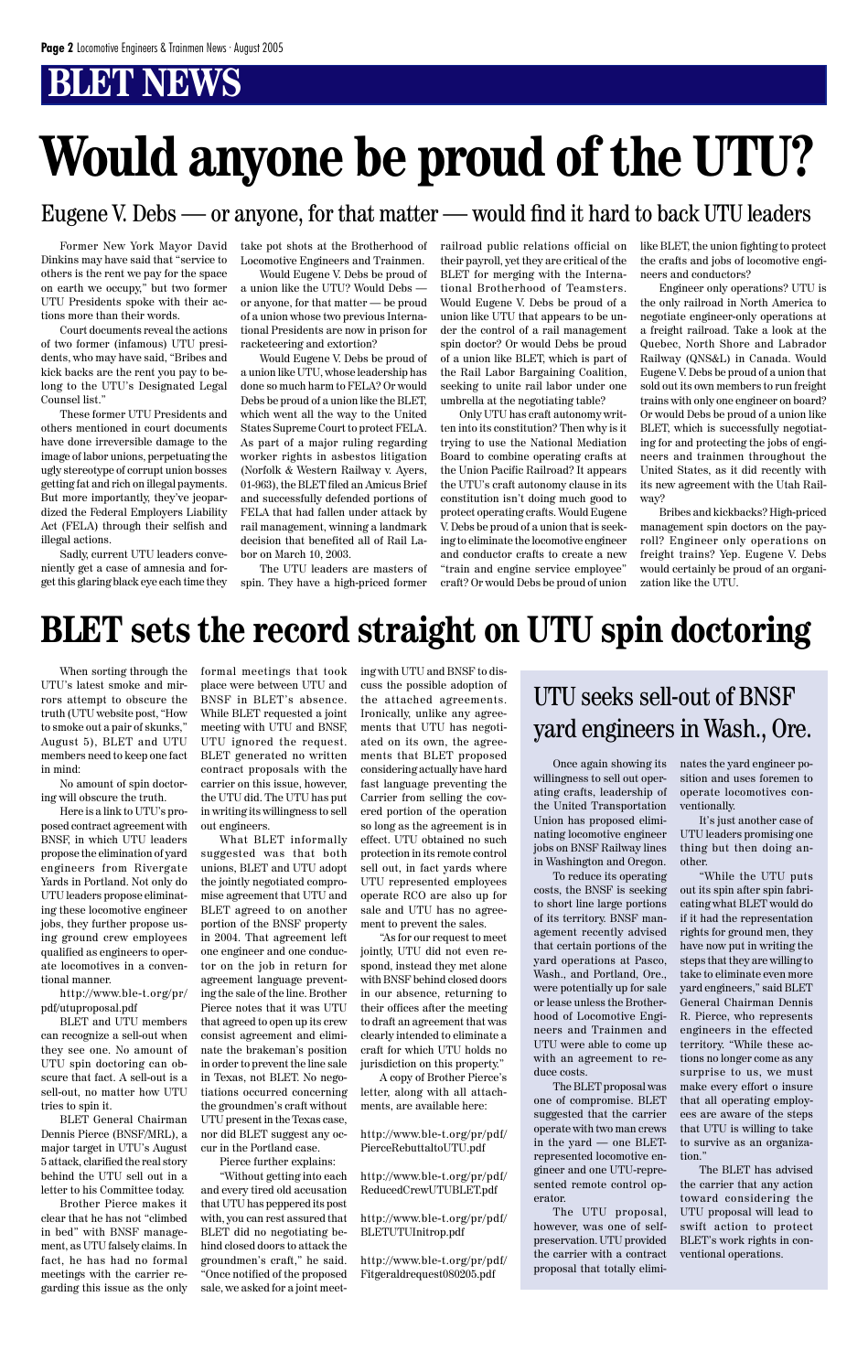### Burlington Northern Santa Fe Canadian National Railway



### Canadian Pacific Railway CSX Transportation



### Union Pacific Corp.



aaaaaaaaaaaaaaaaaaaaaaaaaaaaaaaaaaaaaaaaaaaaaaaaaaaaaaaaaaaaaaaaaaaaaaaa aaaaaaaaaaaaaaa

aaaaaaaaaaaaaaaaaaaaaaaaaaaaaaaaaaaaaaaaaaaaaaaaaaaaaaaaaaaaaaaaaaaaaaaaaaaaaaaaaaaaaaa

Burlington Northern Santa Fe reported all-time record earnings of \$0.96 per diluted share, a 43 percent increase

over second-quarter 2004 earnings of \$0.67 per diluted share. Second-quarter 2005 freight revenues increased \$406 million, or 15 percent, to a quarterly record of \$3.04 billion compared with 2004 second-quarter freight revenues of \$2.64 billion. Revenue for the second quarter of 2005 included fuel surcharges of \$234 million compared with \$65 million in the second quarter of 2004.

Operating expenses for the second quarter of 2005 of \$2.43 billion were \$251 million, or 12 percent, higher than the same period in 2004, primarily driven by a 4.3-percentage point improvement over second-quarter 2004 performance. 4-percent increase in gross ton-miles and 37 percent higher fuel prices after hedge benefit.

In the second-quarter of 2005, BNSF posted an operating income of \$710 million, a \$202 million, or 40 percent, increase over the second quarter of 2004. In addition, BNSF's operating ratio decreased four percentage points to 76.7 percent from 80.7 percent in the same quarter of the prior year. •

CN reported strong financial and operating results for the second quarter and six-month period ended June 30, 2005. Financial highlights included: Diluted earnings per share of \$1.47 for the second quarter of 2005, up 30 percent from

\$1.13 reported for second-quarter 2004; Second-quarter 2005 net income of \$416 million, an increase of 28 percent from second-quarter 2004 net income of \$326 million; and Second-quarter 2005 operating income of \$713 million, an increase of 24 percent.

CN also boasted a record second-quarter operating ratio of 61.2 percent, a

Second-quarter revenues increased by 10 percent to \$1,838 million, largely owing to freight rate increases, which included a higher fuel surcharge as a result of increases in crude oil prices, and the inclusion of revenues from the rail and related holdings of Great Lakes Transportation LLC (GLT) and BC Rail. Partly offsetting these gains was the unfavorable \$80 million translation impact of the stronger Canadian dollar on U.S.-dollar denominated revenues. •

Second-quarter profit rose 46 percent at Canadian Pacific Railway Ltd. as stronger freight prices, especially for coal, offset lower overall shipments and higher fuel costs. CP Rail, which maintained

Barlington Northern Santa Francesco Constitution Santa Francesco Constitution Constitution Constitution Constitution Francesco Constitution Francesco Constitution Francesco Constitution Francesco Constitution Francesco Co In connection with the April 1, 2005, acquisition of an additional 48.5% interest in GTFM, KCS consolidated operating expenses for the second quarter of 2005 were adversely impacted by a non-cash, pre-tax charge of \$35.6 million related to a series of Mexican Supreme Court rulings, which eliminated TFM's ability to use net operating losses to offset future employer quarter in Norfolk Southern's history. statutory profit sharing contributions. Primarily as a result of the above charge, as well as others related to GTFM, KCS recorded a net loss of \$25.8 million for 4.1 percentage points compared with second-quarter 2004. For the first six the second quarter of 2005, compared with \$7.0 million of net income available to  $\, \cdot \,$  months, the operating ratio was 75.8 percent, which was 2.2 percentage points common shareholders for the second quarter of 2004. •



its profit outlook for the year, said it earned C\$123 million (\$101 million), or 77 Canadian cents a share, in the second quarter, up from a profit of C\$84 million, or 53 Canadian cents a share, a year earlier.

Excluding foreign exchange losses on long-term debt, earnings would have been 87 Canadian cents a share, the company said.

The company, which operates in Canada and the United States, said revenue grain, and intermodal shipping. Shipments fell by 2.9 percent, with the biggest drop in carloads coming in coal, down 10.5 percent, sulfur and fertilizers, off 10.1 percent, and automotive, which fell 5.1 percent.

Operating expenses rose 6.5 percent, mostly because of soaring fuel prices. CP Rail's operating ratio, a measure of efficiency used by the railroad industry, improved to 75.5 percent from 78 percent in the second quarter 2004. •

### Kansas City Southern Norfolk Southern



Rail and transportation conglomerate CSX Corp. said that second-quarter earnings rose more than 38 percent on higher surface shipping revenues, especially of coal.

rose 10 percent to C\$1.1 billion in the period, driven by higher revenues for coal, and coal, coke and iron ore revenues were \$541 million, up 22 percent from \$442 Merchandise revenues were \$1.06 billion, up 7 percent from \$991 million, million. Intermodal revenues were \$330 million, up 2 percent from \$325 million.

The Jacksonville-based company reported earnings of \$165 million, or 73 cents a share, up

from \$119 million, or 53 cents a share, a year ago. Excluding one-time expenses and benefits, earnings were 96 cents a share. CSX said revenues at its core surface transportation business were \$2.17 billion, up about 8 percent from \$2 billion a year earlier. The strength was led by the coal and merchandise shipping markets.

- Industrial Products up 19 percent Agricultural up 16 percent
- Intermodal up 10 percent Chemicals up 7 percent
	-
- Energy up 5 percent Automotive up 1 percent

Its operating ratio improved 4.7 percentage points over the same 2004 quarter to 80.5 percent.

Also in the quarter, CSX repurchased \$1 billion of its debt, which strengthened the company's balance sheet, reduced its interest expense going forward, and improved its credit profile. •



Kansas City Southern reported second quarter 2005 financial results, which included the consolidation of TFM's results following the acquisition of control on April 1, 2005. For the second quarter 2005, KCS consolidated revenues were \$381.1 million versus \$153.9 million in 2004. On a same rail system comparative basis, KCS consolidated second quarter revenues grew 12.5% over the 2004 pro forma combined revenues of the Company.

For the second quarter of

2005, Norfolk Southern Cor-

poration reported record net income of \$424 million, or \$1.04 per diluted share, compared with \$213 million, or \$0.54 per diluted share, for the same period of 2004. Second-quarter net income included two previously announced items (the effects of Ohio tax legislation and settlements of two coal rate cases) totaling \$120 million, or \$0.29 per diluted share. Excluding these items, net income would have been \$304 million, or \$0.75 per diluted share. This is the highest income before accounting changes for any quarter in Norfolk Southern's history.

Second-quarter operating revenues of \$2.15 billion were the highest of any

The second-quarter operating ratio of 72.5 percent was an improvement of

Union Pacific Corporation reported second quarter 2005 net income of \$233 million, or \$.88 per diluted share. This is a 47 percent improvement compared to the second quarter of 2004 when the company reported net income of \$158 million, or \$.60 per diluted share. Operating income during the second quarter of 2005 was \$468 million, up 30 percent from \$359 million reported in the second quarter of 2004. Second quarter overview:

• Quarterly operating revenue was an all-time record \$3.3 billion compared to \$3.0 billion in the second quarter of 2004.

• Commodity revenue set an all-time quarterly record, up 10 percent to \$3.2 billion. This compares to \$2.9 billion in the second quarter of 2004 and was driven by a 1 percent increase in volumes as well as higher fuel surcharge recoveries and improved yields.

better than the same period a year earlier. •

• Second quarter 2005 operating income of \$468 million was the highest reported since the fourth quarter of 2003.

• The second quarter 2005 operating margin increased to 14 percent compared to 11.9 percent in 2004.

• Average terminal dwell time improved 11 percent from 30.9 hours to 27.4 hours and rail car inventory improved 2 percent to 318,434 cars. Average quarterly train speed fell slightly, from 21.3 mph to 21.2 mph comparing the second quarter of 2004 to 2005.

• The Railroad's average quarterly fuel price increased 44 percent versus the year ago quarter, from \$1.16 per gallon in 2004 to \$1.67 per gallon in the second quarter of 2005.

Second Quarter Railroad Commodity Revenue Summary versus 2004:

The railroad's operating ratio was 86 percent for the quarter, an improvement of 88.1 percent in the same quarter of 2004. •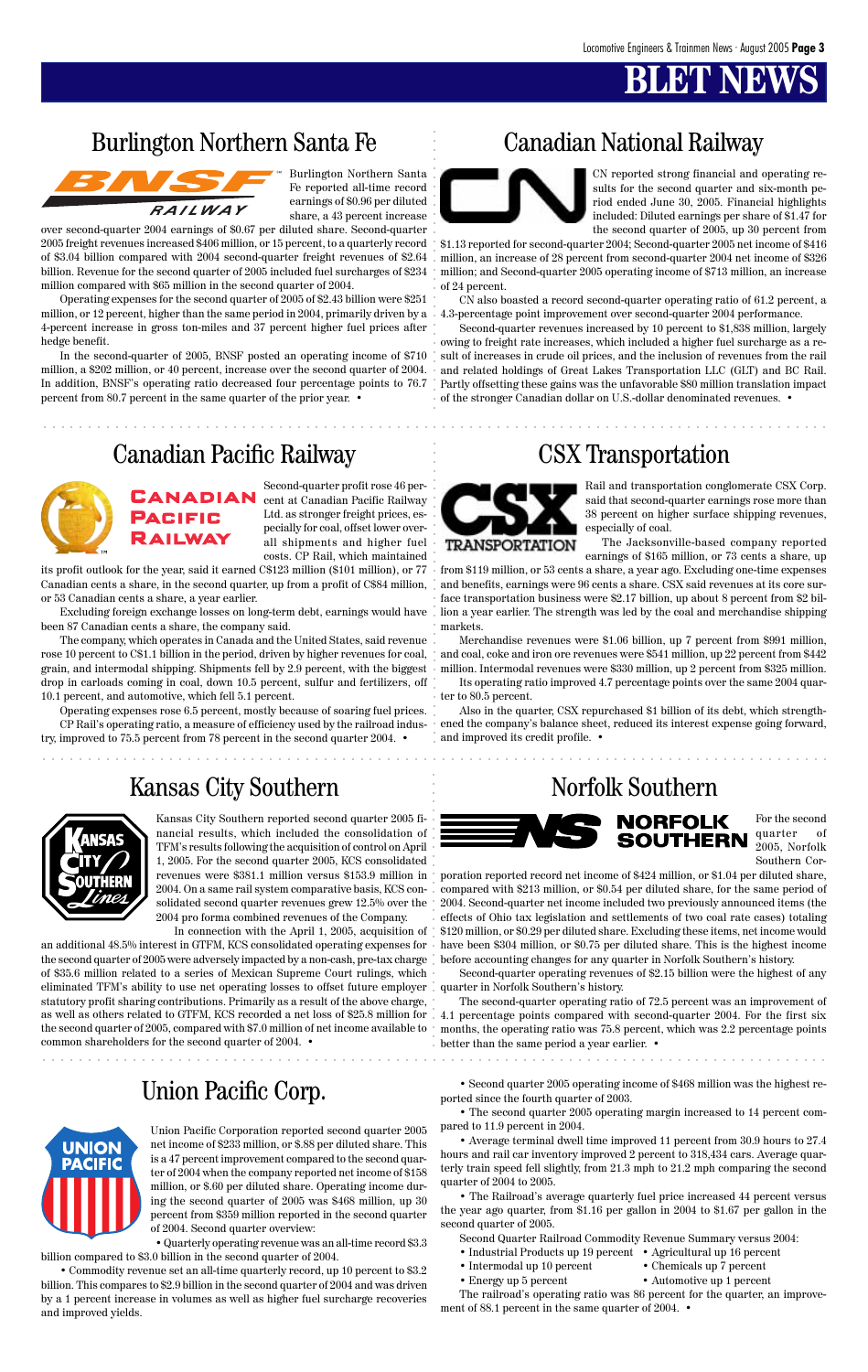# **ERN UNION MEETING ASSOCIATION**



Dottie and Ben Blissett. Brother Blissett is a Primary Investigator of the BLET Safety Task Force and belongs to BLET Division 301 in Roanoke, Va.



Carl and Cheryl Fields. Brother Fields is a Primary Investigator of the BLET Safety Task Force and is Legislative Representative of BLET Division 682 in Hammond, Ind.



Dan Cook III and his wife, Adrienne. Brother Cook is Local Chairman of BLET Division 1 in

### Detroit, Mich.





From left: EUMA Secretary-Treasurer Gary Brink and EUMA Golf Tournament Chairman Sonny Kertesz. Brother Brink is retiring from his EUMA duties after many years of dedicated service.



From left: Gregory Durocher, Local Chairman of BLET Division 867 in Waterbury, Conn.; General Chairman Tom Roberts (Conrail SAA/CSX-Northern District); and Jim Louis, Local Chairman and Legislative Representative of BLET Division 421 in Buffalo, N.Y. Brother Louis is also Secretary-Treasurer of the Conrail SAA General Committee of Adjustment.

From left: GIA Treasurer Bettye Dollar; GIA Vice-President Mabel Grotzinger; BLET Vice-President Stephen Speagle; BLET Vice-President Paul Sorrow; BLET National Secretary-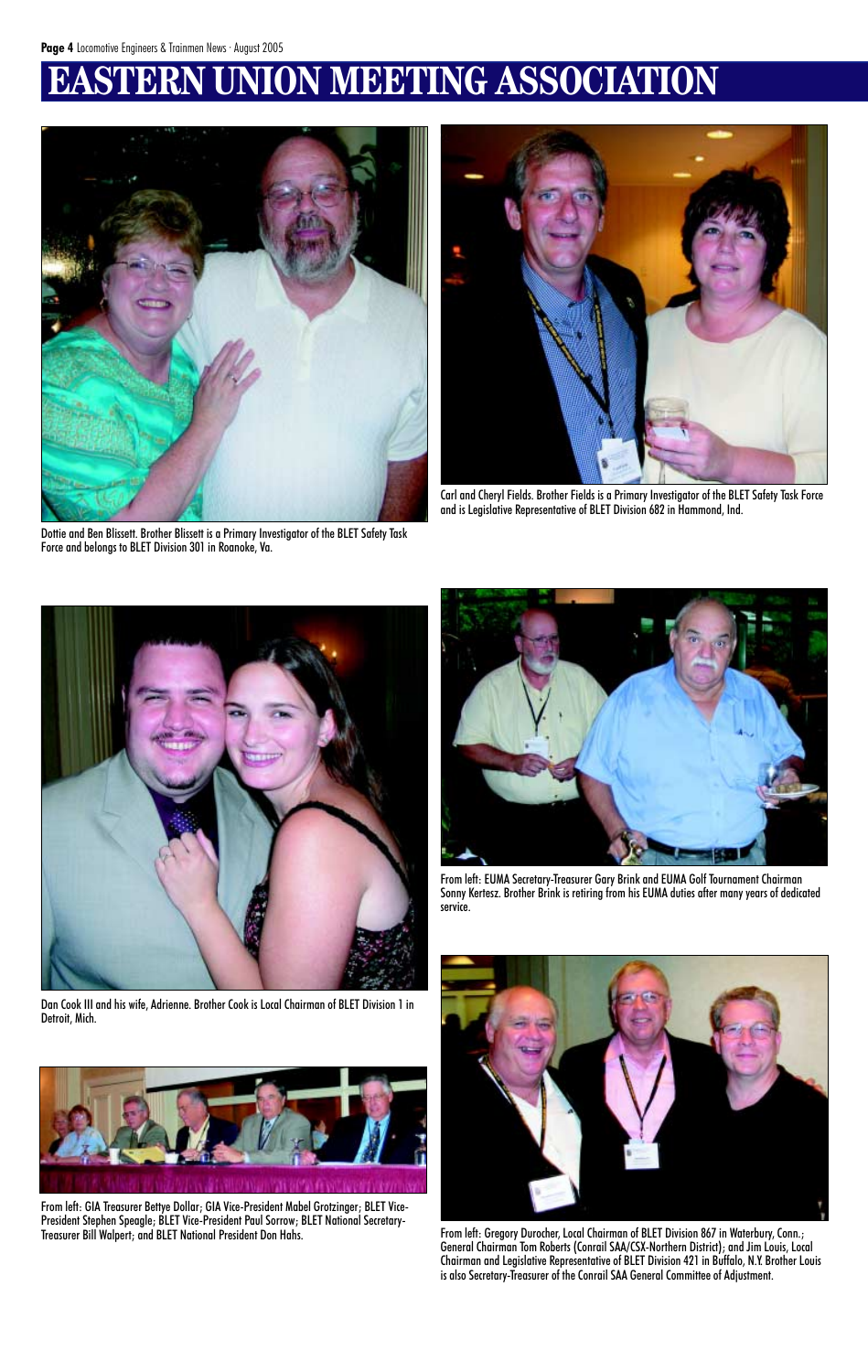# **SARATOGA SPRINGS,**



Don Zatteau, Local Chairman of BLET Division 286 in Grand Rapids, Mich., purchases raffle tickets from Pat Murphy, GIA Second Vice-President & Assistant U.S. Legislative Representative. The number of raffle tickets sold was based on each person's arm span, so Brother Zatteau made sure he got as many tickets as possible.



From left: EUMA Chairman and Amtrak General Chairman Mark B. Kenny and 2005 EUMA Arrangements Chairman Bill Kearsing, a member of BLET Division 46 in Albany, N.Y.







Clockwise, from far right: Sam Caruso, a member of BLET Division 183 in Omaha, Neb.; Anita Caruso, GIA International Secretary; Roxie Twombly; and Mike Twombly, Delaware &

# **Eastern Union** Meeting Association

Ken Kroeger, BLET Special Rep and Coordinator of the Education & Training Department, makes a presentation during the Local Chairman Workshop.

From left: Mike Gannon, Legislative Representative of BLET Division 11 in New York, N.Y.; and George Newman, Massachusetts State Legislative Board Chairman.

## **2006 Eastern Union Meeting Association**

Hosted by Arrangements Chairman R.J. Chapter, Co-Chairman T.J. Moraghan and the members of BLET Division 157 at the

### **Atlantic City Tropicana**

in Atlantic City, N.J., from June 12-16, 2006



From left: BLET National President Don Hahs presents a plaque to Shaun Louis, honoring him for achieving the rank of Eagle Scout. Shaun is the son of Jim Louis, Secretary-Treasurer of BLET Division 421 in Buffalo, N.Y. Shaun has also earned an American Labor merit badge and is currently working on a Railroad badge. Less than two percent of Scouts achieve the rank of Eagle Scout.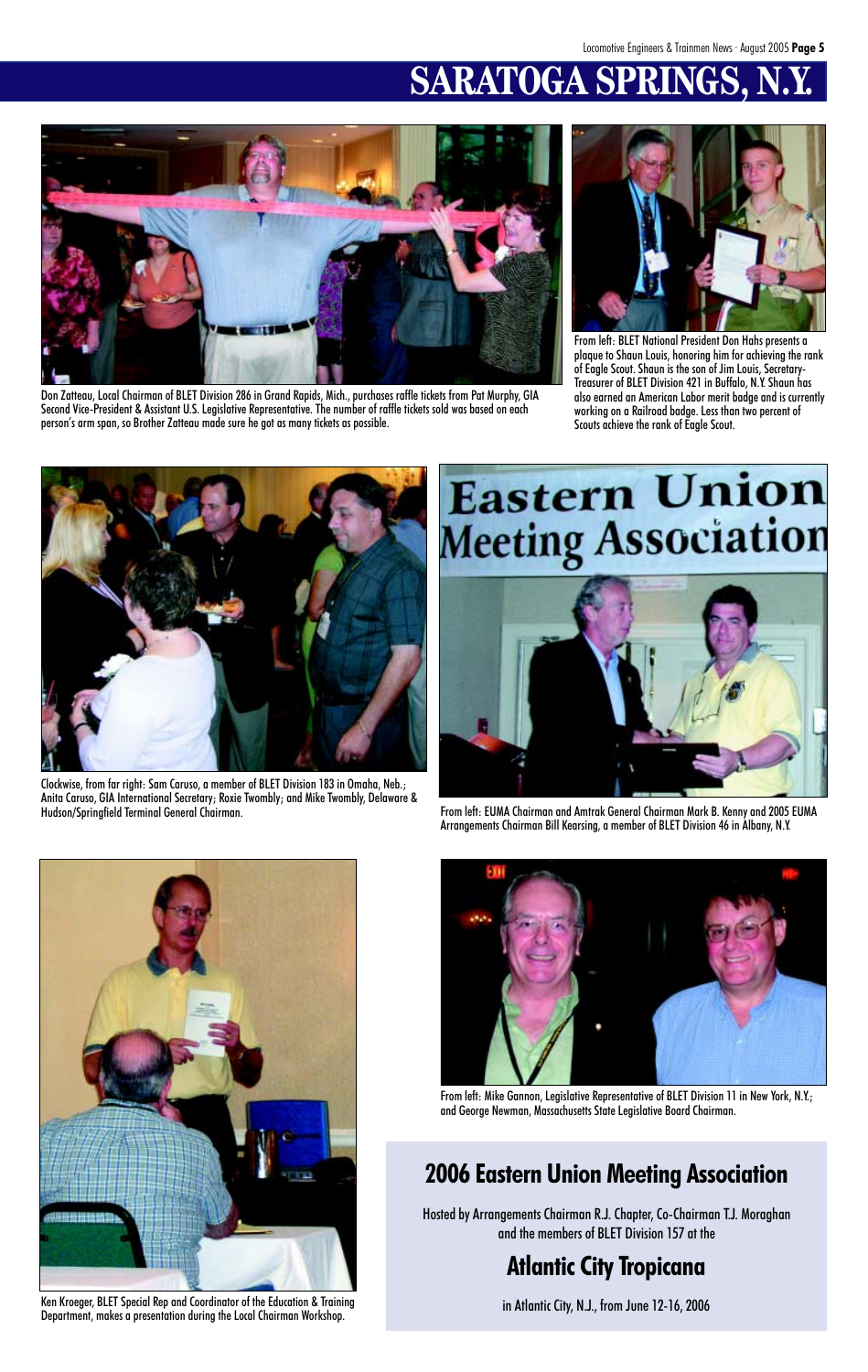# **Explaining Railroad Retirement age reductions**

| Year of Birth*    | <b>Full Retirement Age</b> | <b>Annuity Reduction</b><br>at Age 62 |
|-------------------|----------------------------|---------------------------------------|
| 1937 or earlier   | 65                         | 20.00%                                |
| 1938              | 65 and 2 months            | 20.833%                               |
| 1939              | 65 and 4 months            | 21.667%                               |
| 1940              | 65 and 6 months            | 22.50%                                |
| 1941              | 65 and 8 months            | 23.333%                               |
| 1942              | 65 and 10 months           | 24.167%                               |
| 1943 through 1954 | 66                         | 25.00%                                |
| 1955              | 66 and 2 months            | 25.833%                               |
| 1956              | 66 and 4 months            | 26.667%                               |
| 1957              | 66 and 6 months            | 27.50%                                |
| 1958              | 66 and 8 months            | 28.333%                               |
| 1959              | 66 and 10 months           | 29.167%                               |
| 1960 or later     | 67                         | 30.00%                                |

 **Chart 1: Employee Retires with Less than 30 Years of Service**

| Year of Birth*    | <b>Full Retirement Age</b> | <b>Annuity Reduction</b><br>at Age 62 |
|-------------------|----------------------------|---------------------------------------|
| 1937 or earlier   | 65                         | 25.00%                                |
| 1938              | 65 and 2 months            | 25.833%                               |
| 1939              | 65 and 4 months            | 26.667%                               |
| 1940              | 65 and 6 months            | 27.50%                                |
| 1941              | 65 and 8 months            | 28.333%                               |
| 1942              | 65 and 10 months           | 29.167%                               |
| 1943 through 1954 | 66                         | 30.00%                                |
| 1955              | 66 and 2 months            | 30.833%                               |
| 1956              | 66 and 4 months            | 31.667%                               |
| 1957              | 66 and 6 months            | 32.50%                                |
| 1958              | 66 and 8 months            | 33.333%                               |
| 1959              | 66 and 10 months           | 34.167%                               |
| 1960 or later     | 67                         | 35.00%                                |

#### **Chart 2: Spouse Age Reductions**

Railroad retirement benefits are subject to reduction if an employee with less than 30 years of service retires before attaining full retirement age. Employees with less than 30 years of service may still retire at age 62. However, the age at which full retirement

benefits are payable was increased by 1983 social security legislation first effective in the year 2000. This legislation affected railroad retirement benefits through coordinating provisions of the Railroad Retirement Act, and the age requirements for some unreduced

railroad retirement benefits changed just like the social security requirements.

The following questions and answers explain how these early retirement age reductions are applied to railroad retirement annuities.

**1. What is the full retirement age for employees with less than 30 years of service and is it the same for all employees?**

Full retirement age, the earliest age at which a person can begin receiving railroad retirement or social security benefits without any reduction for early retirement, ranges from age 65 for those born before 1938 to age 67 for those born in 1960 or later, the same as for social security.

### **2. How are the changes in the maximum age reduction being phased in?**

Since 2000, the age requirements for some unreduced railroad retirement benefits have been rising just like the social security requirements. For employees with less than 30 years of service and their spouses, full retirement age increases from 65 to 66, and from 66 to 67, at the rate of two months per year over two separate six-year periods. This also affects how reduced benefits are computed for early retirement.

The gradual increase in full retirement age from age 65 to age 66 affects those people who were born in the years 1938 through 1942. The full retirement age will remain age 66 for people born in the years 1943 through 1954. The gradual increase in full retirement age from age 66 to age 67 affects those who were born in the years 1955 through 1959. For people who were born in 1960 or later the full re-

tirement age will be age 67.

**3. How does this affect the early retirement age reductions applied to the annuities of those who retire before full retirement age?**

The early retirement annuity reductions applied to annuities awarded before full retirement age are increasing. For employees retiring between age 62 and full retirement age with less than 30 years of service, the maximum reduction will be 30 percent by the year 2022. Under prior law, the maximum reduction was 20 percent.

Age reductions are applied separately to the tier I and tier II components of an annuity. The tier I reduction is 1/180 for each of the first 36 months the employee is under full retirement age when his or her annuity begins and 1/240 for each additional month. This will result in a gradual increase in the reduction at age 62 to 30 percent for an employee once the age 67 retirement age is in effect.

These same reductions apply to the tier II component of the annuity. However, if an employee had any creditable railroad service before August 12, 1983, the retirement age for tier II purposes will remain 65, and the tier II benefit will not be reduced beyond 20 percent.

Chart 1 below shows how the gradual increase in full retirement age will affect employees.

**4. What are some examples of how this will affect the amounts payable to employees retiring before full retirement age with less than 30 years of service?**

Take the example of an employee born on June 2, 1950, who retires in 2012 at the age of 62. In terms of today's dollars and current benefit levels, not counting future increases in creditable earnings, assume this employee is eligible for monthly tier I and tier II benefits, before age reductions, of \$1,200 and \$800, respectively, for a total monthly benefit of \$2,000.

Upon retirement at age 62, the employee's tier I benefit would be reduced by 25 percent, the maximum age reduction applicable in 2012. This would yield a tier I monthly benefit of \$900; the employee's tier II benefit would also be reduced by 25 percent, providing a tier II amount of \$600 and a total monthly rate of \$1,500. However, if the employee had any rail service before August 12, 1983, the tier II benefit would be subject to a maximum

reduction of only 20 percent, providing a tier II amount of \$640, and a total monthly rate of \$1,540.

As a second example, take an employee born on June 2, 1960, and also eligible for monthly tier I and tier II benefits, before age reductions, of \$1,200 and \$800, respectively, for a total monthly benefit of \$2,000. This employee retires in 2022 at age 62 with no service before August 12, 1983. Consequently, a 30 percent reduction is applied to both the tier I and tier II benefits and the net total annuity would be \$1,400.

**5. How are railroad retirement spouse benefits affected by this change?**

If an employee retiring with less than 30 years of service is age 62, the employee's spouse is also eligible for an annuity the first full month the spouse is age 62. Early retirement reductions are applied to the spouse annuity if the spouse retires prior to full retirement age. Beginning in the year 2000, full retirement age for a spouse gradually began to rise to age 67, just as for an employee, depending on the year of birth. While reduced spouse benefits are still payable at age 62, the maximum reduction will be 35 percent by the year 2022. However, if an employee had any creditable rail service prior to August 12, 1983, the increased age reduction is applied only to the spouse's tier I benefit.

Take for an example the spouse of a railroader with less than 30 years of service, none of it prior to August 12, 1983, retiring in 2022 at age 62, with a spouse annuity, in terms of today's dollars and current benefit payments and before any reductions for age, of \$1,000 a month. With the maximum reduction of 35 percent applicable in 2022, her net monthly benefit would be \$650, while if this same spouse were retiring in 2005 at age 62 with the maximum age reduction of 30 percent, her net monthly benefit would be \$700.

Chart 2 below shows how this will affect the spouses of railroad employees if the employee retires with less than 30 years of service.

**6. What age reductions are applied to employees who retired with 30 years of service prior to 2002?**

Under the Railroad Retirement and Survivors' Improvement Act of 2001, employees with 30 or more years of creditable service are eligible for full age and service annuities the first full month they are age 60, if their annuities begin January 1, 2002, or later. The spouses of such employees are likewise eligible for full annuities, which can also begin with the first full month the spouse is age 60. Also, if a disability annuitant is age 60 and has 30 years of service, his or her spouse can receive an annuity at age 60 without any age reduction if the spouse's annuity beginning date is January 1, 2002, or later. However, early retirement reductions are applied to the tier I portion of an employee's annuity if the employee first became eligible for a 60/30 annuity July 1, 1984, or later and retired at ages 60 or 61 before 2002. The tier I benefit awarded such an employee's spouse will also be reduced for early retirement, regardless of whether the spouse retires at age 60 or 62, and regardless of the date the spouse's annuity begins.



#### **7. Are age reductions applied to employee disability annuities?**

Employee annuities based on disability are not subject to age reductions

\*A person attains a given age the day before his or her birthday. Consequently, someone born on January 1 is considered to have been born on December 31 of the previous year.

\*A person attains a given age the day before his or her birthday. Consequently, someone born on January 1 is considered to have been born on December 31 of the previous year.

See Railroad Retirement, Page 7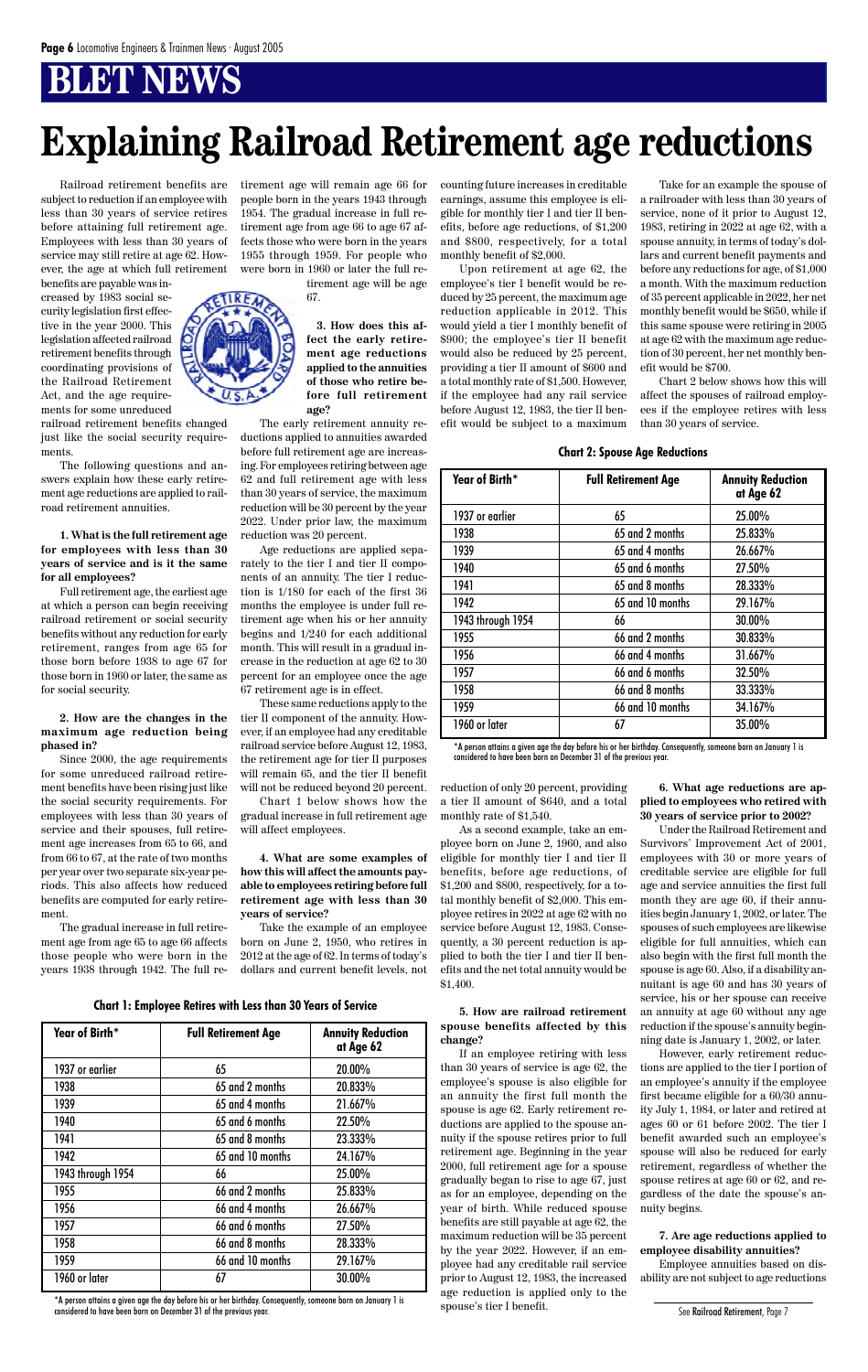

except for employees with less than 10 years of service, but who have 5 years of service after 1995. Such employees may qualify for a tier I benefit before retirement age based on total and permanent disability, but only if they have a disability insured status (also called a "disability freeze") under Social Security Act rules, counting both railroad retirement and social security-covered earnings. Unlike with a 10-year employee, a tier II benefit is not payable in these disability cases until the employee attains age 62. And, the employee's tier II benefit will be reduced for early retirement in the same manner as the tier II benefit of an employee who retired at age 62 with less than 30 years of service.

### **8. Do these changes also affect survivor benefits?**

Yes. The eligibility age for a full widow(er)'s annuity is also gradually rising from age 65 for those born before 1940 to age 67 for those born in 1962 or later. A widow(er), surviving divorced spouse or remarried widow(er) whose annuity begins at full retirement age or later will generally

receive an annuity unreduced for early retirement. However, if the deceased employee received an annuity that was reduced for early retirement, a reduction would be applied to the tier I amount payable to the widow(er), surviving divorced spouse or remarried widow(er). The maximum age reductions will range from 17.1 percent to 20.36 percent, depending on the widow(er)'s date of birth. For a surviving divorced spouse or remarried widow(er), the maximum age reduction is 28.5 percent. For a disabled widow(er), disabled surviving divorced spouse or disabled remarried widow(er), the maximum reduction is

also 28.5 percent, even if the annuity begins at age 50.

**9. How can individuals get more information about railroad retirement annuities and their eligibility requirements?**

Employees should contact their RRB field office for information or refer to the RRB's website, www.rrb.gov.

Persons can find the address and phone number of the Board office serving their area by calling the automated toll-free RRB Help Line at (800) 808- 0772, or from the Board's Web site. Most Board offices are open to the public from 9:00 a.m. to 3:30 p.m. •

### Railroad Retirement Continued from Page 6

remote control assignments to locomotive engineers.

"It was a hot issue and I thought it would be a deal-breaker," Milano said. "But we got a deal that protects both sides and everyone's satisfied. It's a good agreement for both crafts."

Engineers and trainmen will receive one hour of pay in addition to all other earnings when working remote control assignments. In addition, the BLET secured seven years of protection at a defined rate of pay for anyone who may be adversely impacted by implementation of remote control.

In terms of health care, BLET members will be switched to Blue Cross/Blue Shield, and all members will receive a \$500 lump sum payment in the first quarter of 2006 and an additional \$500 lump sum payment in the first quarter of 2007 to offset any out of pocket expenses that may occur because of this change. Also, monthly contributions are frozen at \$50 per month for the dependent coverage during the life of the contract. Employee health care costs are covered by the company.

The BLET obtained a 50 percent company match on 401k contributions, up to 4 percent of an employee's salary.

"A \$70,000 per year employee who puts 4 percent or more of his earnings into the 401k would receive approximately \$7,000 in matching funds from the company over the life of the agreement. That's \$7,000 in free money," Vice-President McPherson said.

General Chairman Milano was pleased with the

fact that every single trainman on the property cast ballots, regardless of how they voted.

"I thank the Bargaining Committee and those who voted, whether they voted for it or against it," he said.

"I'm pleased that they exercised their right to vote. "John Sloan, Steve Clifton, Todd Hamilton and Dale McPherson did an outstanding job."

The Utah Railway Company, incorporated in January of 1912, transports more than 90,000 carloads of freight per year in central and northern Utah. It transports between 50-60,000 carloads each year for movement to power plants and industrial customers. Additionally, it acts as a switching agent in the Salt Lake City, Provo and Ogden areas of Utah for BNSF. Utah Railway has connections with BNSF and UP at Provo and Utah Railway Junction, Utah, as well as at Grand Junction, Colo.

Genesee & Wyoming Inc. (GWI) purchased the Utah Railway on Aug. 28, 2002. GWI is a leading op-



erator of short line and regional freight railroads in the United States, Canada, Mexico, Australia and Bolivia. •

## Utah Railway

### Continued from Page 1

*GIA Dialogue*

#### **By Sereena Hogan**

*3rd International Vice President Grand International Auxiliary*

In the June issue, Mabel Grotzinger did a fine job of outlining the challenges and frustrations of being a railroad spouse. In keeping with Mabel's promise to present some coping mechanisms

for this lifestyle, I will share a few ideas I have found helpful over the last 17 years I have been married to Southern Pacific (now Union Pacific) engineer, Ken Kroeger.

When Ken and I met, I'd been a single mom for eight years and was fairly indepen-

dent and capable of handling many situations on my own, which of course is a good fit for a railroad wife. During the two years Ken and I dated before we married, I realized that putting up with the uncertainty of his non-existent schedule was a real headache. He invariably ended up being gone when we had made plans to attend functions together. After explaining to my circle of friends time after time that he had "planned on being here," but was called out, or needed to rest because he was going to be called out, many of them were starting to think that this railroad guy was some figment of my imagination.

What I did find, though, was that when Ken was in town and we socialized with other railroaders, I met some pretty nice people, even if they were somewhat of a different breed, with their own special language. I will never forget the first time one of Ken's railroad buddies told me that "Ken died last night on the tracks, somewhere out in the desert on his way from Tucson to Yuma." I was relieved to find out what really meant was that he had "died" on the hours of service law, not literally.

By the time Ken and I were mar-

ried in the spring of 1989, I had met some very nice women who were also railroad spouses. One of them asked me to help organize a spouse's support group so we could get together and socialize as well as talk about

ways to cope with the lifestyle. At that time, we were unaware of the GIA. Our support group organized picnics and worked on projects to create more fraternization among the membership, something that seemed to be slipping away in these busy times.

In 1990, Ken was involved in a major derailment just outside of Yuma, Ariz. Although he was unaware of it at the time, this was a turning point in his career. The railroad placed the blame on the crew for the loss of approximately \$10 million worth of brand new General Motors automobiles, not to mention the track damage and railroad car and equipment damage.

In the next few weeks, Ken worked closely with his local chairman to develop a defense for his investigation. The day of the investigation, I called together a group of his railroad buddies for a surprise pizza party that

night. It was fun and lighthearted, and Ken felt supported by these guys. One of them presented him with a plaque that read "General Motors Salesman of the Year."

Ken and the conductor were both dismissed following the investigation, but he filed and won an appeal and went back to running trains. That experience got him interested in becoming a union officer. In 1995, he became the Local Chairman for Division 28.

By now you may be asking yourself what all this has to do with coping and surviving as a railroad spouse? My point is that the way I have learned to cope is by becoming involved. In the beginning of our relationship, I resented the railroad because it kept Ken away from me and the kids. Ken now serves as a Special Rep and Coordinator of Education & Training with the National BLET. That position requires that he attend all four regional conventions. I usually accompany him to assist him and to represent the International GIA. Over the years, we have developed a large BLET "family" that we look forward to connecting with each summer. At each convention, we make more new friends and this family continues to grow.

This summer, I got a true taste of the support of my extended family when I suffered a broken ankle the morning of registration day at the Eastern Union Meeting Association in Saratoga Springs, N.Y. I had been "plowed over" by a couple of large, rowdy dogs as Ken and I took our morning walk. I spent most of that day in the emergency room, but was able to attend the welcoming reception that evening. My BLET and GIA brothers and sisters all wished me well on the surgery I was to undergo the next day, and after spending a few days in the hospital, I was released in time to attend the banquet on the closing day of the convention. I was very moved by the cards and gifts I received that evening, and especially by the prayers and remembrances throughout the week. I was a little sad I hadn't stayed for the band, when I learned that the disc jockey had been instructed to play "Who Let the Dogs Out" in my honor. Sorry I missed that one!

If you are feeling a little "beaten up" by your role as a railroad spouse, my advice to you is this: You can't beat 'em so you might as well join 'em. Get involved. If you don't have a GIA in your area, take the initiative and start one. No one will understand your plight better than a group of other railroad spouses. Even if you can't change the situations that frustrate you, at least you will have a place to share ideas on how to cope and what to do. Attend your regional meetings; they are for everyone, not just officers, and each one features invaluable opportunities to learn more about railroad life. It's a great way to take a trip with the family, and could be tax deductible if it's job-related. You too will feel that sense of "family" as you interact and connect with your BLET and GIA brothers and sisters, and you may be surprised at what you can learn. •

# **Advice from a seasoned GIA spouse: 'Get involved'**